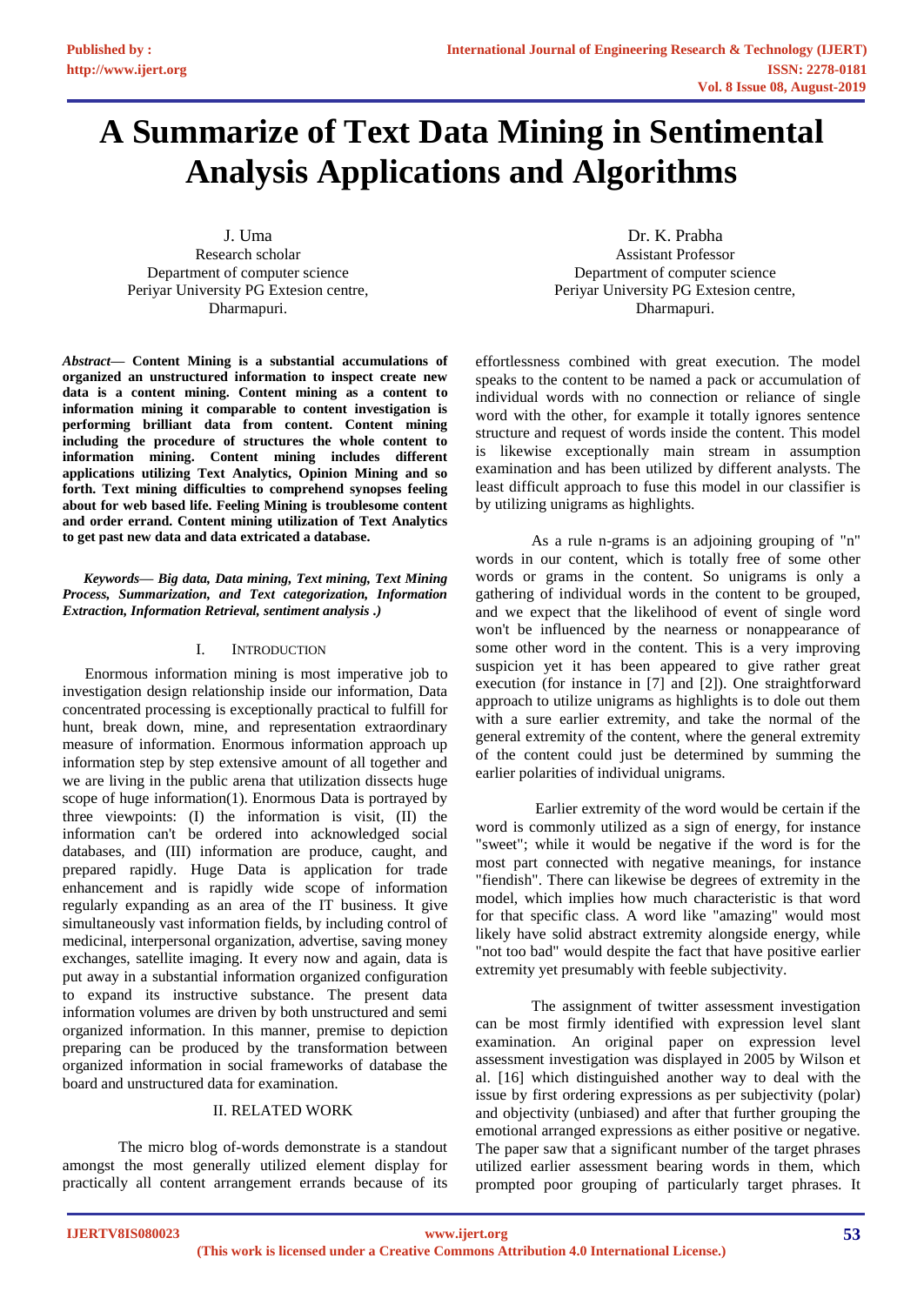guarantees that on the off chance that we utilize straight forward classifiers which accept that the logical extremity of the word is just equivalent to its earlier extremity gives a consequence of about 48%. The tale grouping process proposed by this paper alongside the rundown of brilliant highlights which incorporate data about relevant extremity brought about huge enhancement in execution (regarding exactness) of the arrangement procedure.

# III. TEXT ANALYTICS PROCESS

#### *3.1 Text Analytics*

Content examination portray a lot of semantic measurable and machine learning procedure that display and organized the data substance of literary hotspots for correspondence different methodology in Business insight, exploratory information examination, research and examination. Science considers dialect for examination dialect shape in dialect importance in setting.

# *3.2 Text Analytics Process*

Text Analytics Information recovery or order of a corpus is a preliminary advance: gathering or recognizing a lot of printed materials, on the Web or held in a record framework, database, or substance corpus supervisor, for examination. Although some content investigation frameworks apply solely progressed measurable techniques, numerous others apply progressively broad characteristic dialect preparing, for example, grammatical feature labeling, syntactic parsing, and different sorts of semantic analysis.[citation needed]

Named element acknowledgment is the utilization of gazetteers or measurable procedures to distinguish named content highlights: individuals, associations, put names, stock ticker images, certain condensing, etc. Disambiguation the utilization of logical pieces of information—might be required to choose where, for example, "Portage" can allude to a previous U.S. president, a vehicle maker, a motion picture star, a stream intersection, or some other substance. Recognition of Pattern Identified Entities: Features, for example, phone numbers, email addresses, amounts (with units) can be recognized by means of standard articulation or other example matches. Co reference: ID of thing phrases and different terms that allude to a similar item. Relationship, reality, and occasion Extraction: recognizable proof of relationship among substances and other data in content

Sentiment examination includes recognizing abstract (rather than real) material and separating different types of attitudinal data: supposition, assessment, mind-set, and feeling. Content investigation procedures are useful in breaking down, assumption at the substance, idea, or subject dimension and in recognizing sentiment holder and feeling object.[8].Quantitative content examination is a lot of strategies originating from the sociologies where either ad human judge or a PC extricates semantic or syntactic connections between words so as to discover the importance or complex examples of, normally, an easygoing individual content with the end goal of mental profiling etc. [9]

#### IV. SENTIMENT ANALYSIS

Sentiment analysis , likewise called feeling mining, is the field of concentrate that breaks down individuals' assessments, notions, assessments, evaluations, frames of mind, and feelings towards elements, for example, items, administrations, associations, people, issues, occasions, points, and their traits. It speaks to an extensive issue space. There are additionally numerous names and marginally unique errands, e.g., assumption examination, conclusion mining, feeling extraction, assessment mining, subjectivity investigation, influence examination, feeling examination, survey mining, and so on. Be that as it may, they are currently all under the umbrella of conclusion examination or supposition mining. While in industry, the term notion examination is all the more regularly utilized, however in the scholarly world both supposition investigation and conclusion mining are much of the time utilized. They fundamentally speak to a similar field of study. The term feeling investigation maybe first showed up in (Nasukawa and Yi,2003), and the term sentiment mining previously showed up in (Dave, Lawrence and Pennock, 2003). Be that as it may, the examination on conclusions and sentiments seemed before (Das and Chen, 2001; Morinaga et al., 2002; Pang, Lee and Vaithyanathan, 2002; Tong, 2001; Turney, 2002; Wiebe, 2000). In this book, we utilize the terms slant investigation and conclusion mining conversely. To disentangle the introduction, all through this book we will utilize the term conclusion to mean assessment, slant, assessment, examination, frame of mind, and feeling. Be that as it may, these ideas are not proportionate. We will recognize them when required. The importance of feeling itself is still extremely expansive. Assumption investigation and conclusion mining predominantly centers around assessments.



# V. OPINION MINING AND SENTENCE ANALYSIS

Assessment Mining or Sentiment Analysis is the assessment model to learning of popular conclusions, demeanors and emotions toward anything, item or dealer. The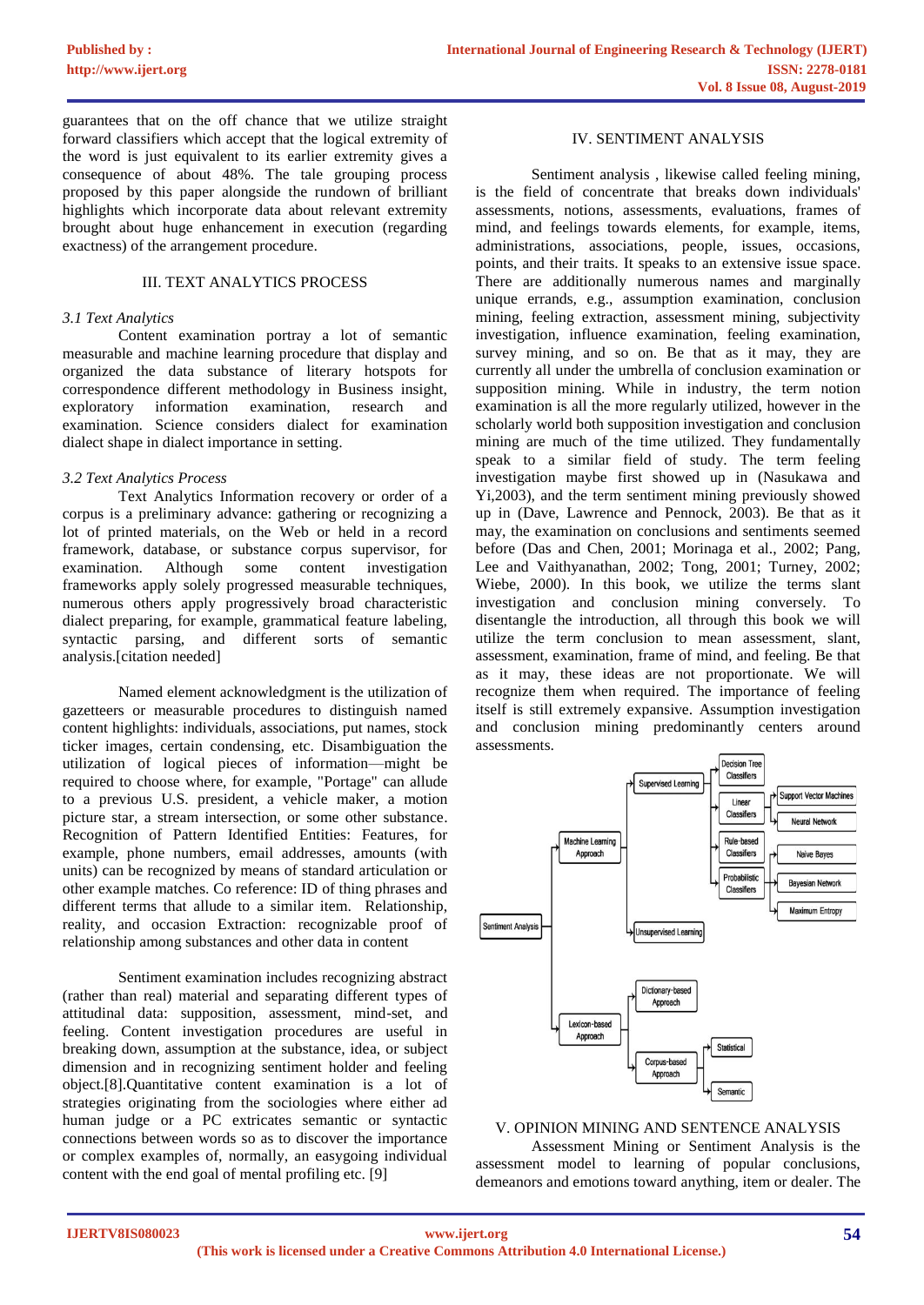article can describe people, items or themes [1]. Conclusion Mining is one of the best powerful research zones in Natural Language Processing. Notion Analysis characterizes a technique of mining, ordering, examining and depicting the emotions or assessments as word-based information utilizing Machine Learning, Natural Language Processing or Statistics. The two wordings assessment investigation or sentiment mining are increasingly substitutable. Assessment Mining mines the printed information and assesses open's frame of mind around an item while estimation examination arranges the supposition enunciated in content at that point inspects it. Opinion examination can be estimated a scientific classification process.

There are three fundamental classifications in supposition examination:

- ➢ Document-Level
- Sentence-Level
- ➢ Aspect-Level

**Document-level SA**: its primary target is, to sort a frame of mind message as articulating a positive or negative mentality or slant. It ponders the total content a fundamental information unit.

**Sentence-level SA**: its principle objective is, to sort assessment verbalized in individual sentence. The underlying stage is to characterize either the sentence is neither emotional nor objective. In the event that the sentence is abstract, Sentence-level slant examination will choose whether the sentence expresses a positive or negative sentiment.

**Aspect-level SA**: its principle objective is, to classify the slant through component to the correct highlights of articles. The essential stage is to arrange the items and their highlights. The assessment holders can give divergent feelings for unique highlights of a similar article like this sentence "The camera of this telephone isn't great, yet the voice clearness is fantastic". The substance sets are most imperative issue in the estimation examination field. The primary wellsprings of information are the item surveys, news articles or political discussions and so forth. These are assumes the significant job in the determination of business basic leadership in with the end goal that they dissect the aftereffects of clients assessments about their things. The audit sources are fundamental survey sites. The conclusion examination in utilized in things or item audits as well as can be utilized in securities exchanges, news articles or political discussions.

# *5.1 Opinion/Sentiment Components:*

 There are three fundamental segments in the assessment/notion.

> **i) Opinion holder**: Individual who gives a remark. Ex. The camera nature of this telephone is magnificent.

**ii) Opinion object**: Article on which remark communicated. Ex. The supposition object is "the camera nature of this telephone is great".

**iii) Opinion orientation**: Discover the remark either positive or negative or impartial ex. The camera nature of this telephone is fantastic

# *5.2 Opinion/Sentiment Types:*

*Regular type*: An ordinary conclusion is frequently all added just as a feeling in the writing and it has two subtypes.

*Direct Opinion:* An immediate supposition indicates to a mentality explained straight on an article or an item viewpoint. For instance, "The battery life of this cell phone is great".

*Indirect Opinion*: It denotes to an opinion that is articulated indirectly on an object or an object …

aspect. For example, "After taking this syrup, my body pains relieved".

> *Comparative type:* It means to a supposition that is verbalized by implication on an article or an item viewpoint. For instance, "In the wake of taking this syrup, my body torments alleviate.

# *5.3 Supervised Learning*

A near feeling states a connection of likenesses or contrasts between at least two elements. For instance, the sentences, "Lift tastes superior to Horlicks" and "Lift tastes the best" express two relative sentiments.

# *5.4 Unsupervised Learning*

The directed procedures assemble utilization of an increasingly number of named prepared reports. Directed calculations require people to supply each information and wanted yield, moreover to outfitting Input concerning the precision of expectations all through preparing. When instructing is finished, the algorithmic program standard can apply the educated angles to new information. The unsupervised methodologies utilized once it's troublesome to seek out these named preparing archives. Unsupervised calculations don't be prepared with wanted result information. Rather, they utilize relate approach alluded to as profound figuring out how to audit information and get ends. Unsupervised learning calculations are utilized for a great deal of muddled process assignments than administered learning frameworks.

# *5.5 Sentiment Analysis Twitter Data*

The aim while performing twitter sentiment analysis is classifies the tweets in different sentiment classes accurately. In this field of research, various techniques have evolved, which come up with methods to train a model and then test it to check its effectiveness. Performing sentiment analysis is challenging on twitter tweets. Here we define some reasons for this: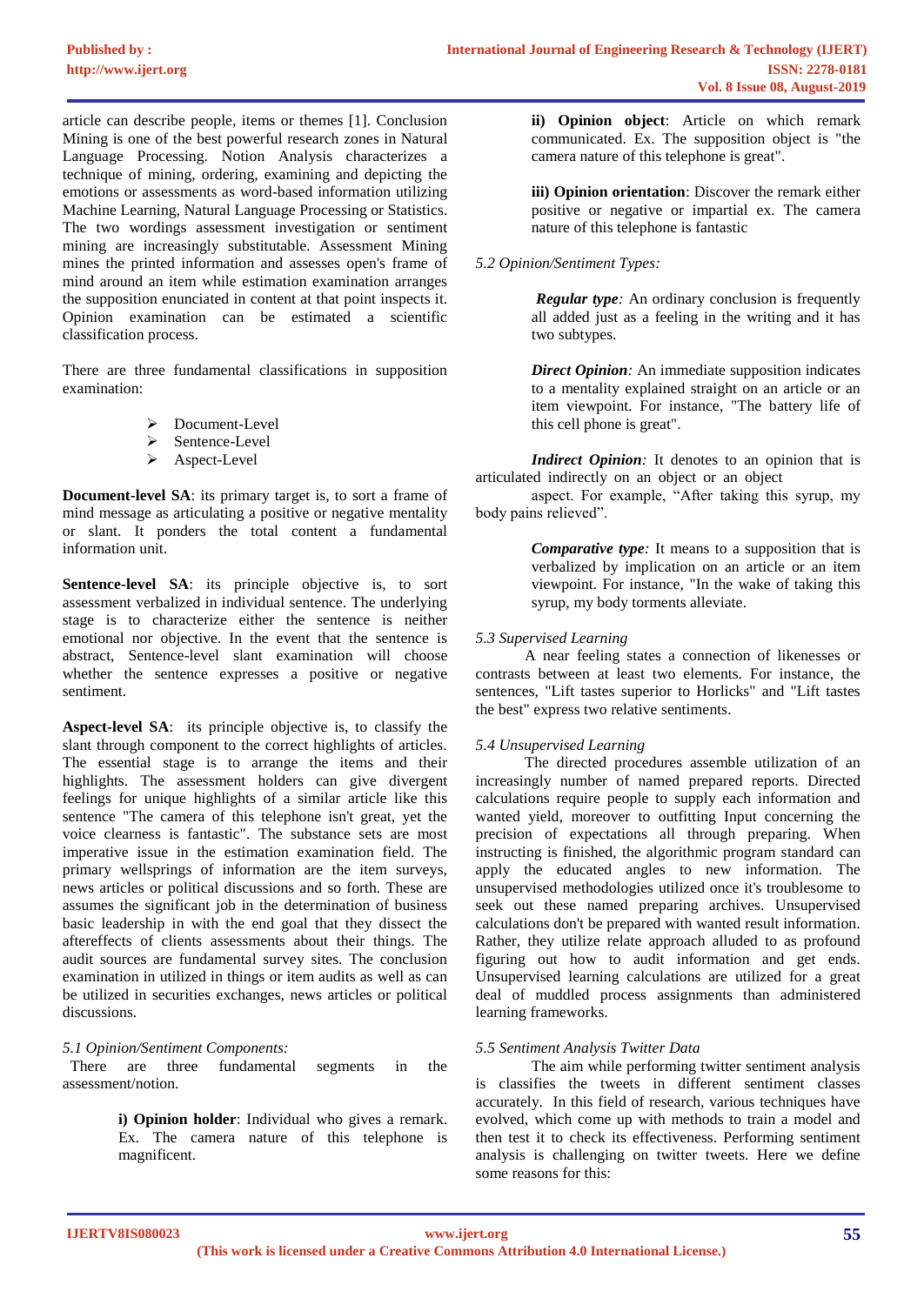.

*Use of slang:* With only 280 characters close by, decreased proclamations are created, which results meager arrangement of highlights.

*Twitter features:* These words are not exactly equivalent to English words and it can make a methodology out dated as a result of the transformative utilization of slangs.

*User variety:* It allows the utilization of hash labels, client reference and URLs. These require diverse preparing in contrast with different words

# *5.6 Sentiment Classification*

Notion investigation can be performed at four unique dimensions word level, state level, sentence level, and archive level [3].Wiebe et al [6] proposed Subjectivity and significance are both essential properties of dialect. Word speculations are Subjectivity is a property, it very well may be related with word detects. Subjectivity comments are specifically [4] used to word sense disambiguation. Each record is displayed as an arrangement of perceptions (words) and fundamental states, prompts increment in time. Theresa et al [13] proposed Phrase-level assumption investigation. It decides if an articulation is unbiased or polar and after that disambiguated the extremity of the polar articulations. In this methodology, naturally recognize the relevant extremity for an expansive subset of accomplishing results, assessment articulations that are fundamentally superior to anything gauge yet it requires greater investment. Ache et al [8] proposed an original methodology in conclusion grouping. Basically, they presume that machine learning procedures, similar to NB and SVM, don't accomplish exactness as great on slant grouping as on conventional theme based arrangement.

The characterization precision coming about utilizations just unigrams as highlights. Yi et al [19] proposed Sentence level extremity classification endeavors to characterize positive and negative suppositions for each or whether a sentence is abstract or target. There has additionally been work on expression level classification so as to catch various opinions that might be available inside a solitary sentence. In this methodology, we can't precisely foresee the supposition, to defeat this issue we go for the following methodology. Ache and Lee [9] additionally proposed characterizing sentences as being either abstract or goal, and afterward apply supposition characterization on the emotional bit of the content. It isn't adequate for recognizing estimation of substances. Turney [14] proposed record level slant order there are two sorts of methodologies: term-tallying methodologies and machine learning approaches. Termtallying approaches typically include inferring an opinion measure by figuring the all out number of negative and positive terms. Ache and Lee [9] proposed machine learning approaches recast the feeling arrangement issue as a measurable characterization assignment. Contrasted with term-checking approaches, machine learning approaches for the most part accomplish better execution, and have been adjusted to progressively entangled situations, for example, space adjustment, multi-area learning and semi supervised

learning for assessment characterization. Whitelaw et al [15] proposed considering descriptive articulations as an imperative sign of the assumption extremity in literary surveys. Slant order dependent on removing and breaking down examination gatherings, for example, "great" or "not terribly terribly". Wang et al [5] proposed managed learning strategies have been broadly utilized and demonstrated compelling in supposition characterization.

They typically rely upon a lot of named information, which as a rule includes staggering expense in labor and time. To beat this issue, different semi-administered learning techniques are proposed to viably use a little size of marked information alongside a bigger measure of unlabeled information. Semi-directed strategies [17] for feeling characterization are to use earlier lexical information related to the marked and unlabeled information and to utilize some bootstrap methods, for example, self-preparing and copreparing. Vapnik [15] proposed SVM are a gathering of directed learning strategies that performs order by building a N-dimensional hyper plane that ideally isolates the information into two classes. Suzuki et al [12] proposed SVM display utilizing a sigmoid portion work is proportionate to a two-layer, recognition neural system. SVM[7] has been appeared to perform great on a wide assortment of characterization issues that require expansive scale input space, for example, written by hand character acknowledgment, confront identification, and in particular for this situation, content classification. Rodrigo et al1 [11] proposed for robotizing the assignment of ordering a solitary theme literary survey, archive level assessment arrangement is utilized for communicating a positive or negative opinion. Directed learning techniques comprise of two phases, extraction/determination of educational highlights and arrangement of audits by utilizing learning models like SVM. Proposed anticipating the hotspots dependent on assumption examination in online discussions. Exactness in the order of positive or negative film audit is less in notion investigation. In view of the general population sentiment, the thought regarding the motion picture may differ that is a similar motion picture might be great or terrible rely on the conclusion of the people.SVM  $[18]$  utilizes  $g(x)$  as the segregate work. It clients express their assessments in an alternate ways, some utilizing diverse dialect in the middle of, while others utilizing rehashed words or images to express their feeling. All the above issues are required to be looked in the pre-handling segment. The work stream for feeling examination .The framework comprises of the four principle modules: information accumulation module, information handling module, arrangement module and investigation of yield.

#### $g(x) = w T f(x) + b(1)$

Where  $w$  is the weights vector,  $b$  is the bias, and  $f(x)$ denotes nonlinear mapping from input space to highdimensional feature space. The parameters w and b are learned automatically on the training dataset following the principle of maximized margin .where N denotes the slack variables and C denotes the penalty coefficient. The above problem directly, it is converted to an equivalent quadratic optimization problem by Lagrange multipliers. The training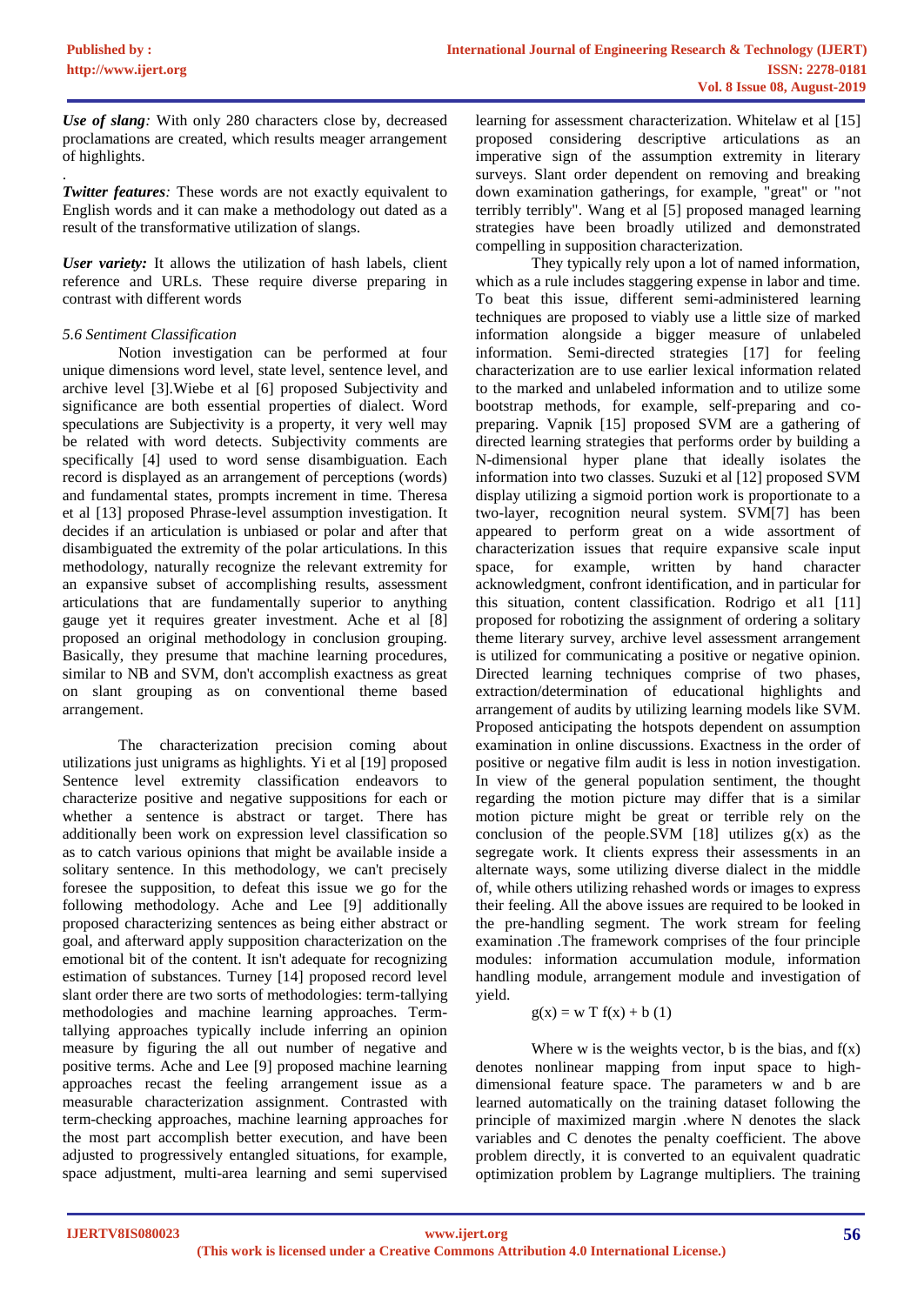sample (xi,yi) is called a support vector. Due to the dimension of feature space is quite large in text classification tasks, the classification problem is always linearly separable [13] and therefore linear kernel is commonly used.

#### VI. EVALUATION OF SENTIMENT CLASSIFICATION

Conclusion investigation can be characterized as a procedure that mechanizes mining of frames of mind, feelings, perspectives and feelings from content, discourse, tweets and database sources through Natural Language Processing (NLP). Assumption investigation includes ordering conclusions in content into classifications like "positive" or "negative" or "unbiased". It's additionally alluded as subjectivity investigation, conclusion mining, and examination extraction. The words conclusion, opinion, view and conviction are utilized reciprocally however there are contrasts between them.

$$
Accuracy = \frac{TP + TN}{TP + TN + FP + FN}
$$
 --- (1)

 $Precision = TP$ 

$$
\overline{\text{TP+FP}} \qquad \qquad \text{---}(2)
$$

 $---(3)$ 

 $Recall = Tp+TN$ 

TP+FN

F1= 2\* Precision\*Recall







For the most part, the execution of conclusion arrangement is assessed by utilizing four files: Accuracy, Precision, Recall and F1-score. The regular path for processing these lists depends on the perplexity grid.

*Opinion:* A conclusion opens to dispute (because different experts have different opinions)

*View:* subjective opinion

*Belief:* deliberate acceptance and intellectual assent

*Sentiment:* opinion representing one s feelings An example for terminologies for Sentiment Analysis is as given below,

 $\langle$ SENTENCE $>$  = The story of the movie was weak and boring  $\langle$ OPINION HOLDER $\rangle$  =  $\langle$ author $\rangle$  $<$ OBJECT $>$  =  $<$ movie $>$  $\langle$ FEATURE $\rangle$  =  $\langle$ story $\rangle$  $\langle$ OPINION  $>=$   $\langle$ weak $>$   $\langle$ boring $\rangle$ 

 $\langle \text{POLARITY} \rangle$  =  $\langle \text{negative} \rangle$ 

Mathematically we can represent an opinion as a quintuple  $(o, f, so, h, t)$ , where

 $o = \text{object}:$ 

 $f =$  feature of the object o;

so= orientation or polarity of the opinion on feature f of object o;

 $h =$  opinion holder;

 $t =$  time when the opinion is expressed.

Precision is the part of all obvious anticipated examples against all anticipated occasions. A precision of 100% implies that the anticipated occasions are actually equivalent to the genuine cases. Exactness is the bit of genuine positive anticipated occasions against all positive anticipated occurrences. Review is the part of genuine positive anticipated occasions against all real positive instances.F1 is a consonant normal of accuracy and review.

#### *6.1 Naïve Bayes Classifier*

It's a probabilistic and supervised classifier given by Thomas Bayes. According to this theorem, if there are two events say, e1 and e2 then the conditional probability of occurrence of event e1 when e2 has already occurred is given by the following mathematical formula:

$$
P(e1|e2) = p(e2|e1)p(e1) = -12
$$
 (5)

| This algorithm is implemented to calculate the probability of |  |  |
|---------------------------------------------------------------|--|--|
|                                                               |  |  |

| Set      | Word           | Document                           | Class |
|----------|----------------|------------------------------------|-------|
| Trainin  |                | I Like that product iphone         | Pos   |
| g set    | $\mathfrak{D}$ | Nice,<br>It's like good peace      | Pos   |
|          |                | entertainment                      |       |
|          | 3              | Highly cost but fully enjoyed like | Pos   |
|          |                | kids product                       |       |
|          |                | safety not maintained              | Neg   |
| Test set | 5              | Children enjoyed product but not   | 9     |
|          |                | safety and maintained              |       |

a data to be positive or negative. So, conditional probability of a sentiment is given as:

*P (sentiment|sentence )*=

$$
\frac{p(\text{sentiment})(\text{sentence } |}{p(\text{sentence })} \text{ ... (6)}
$$

And conditional probability of a word is given as:

P ( Word | Sentiment ) = Number of word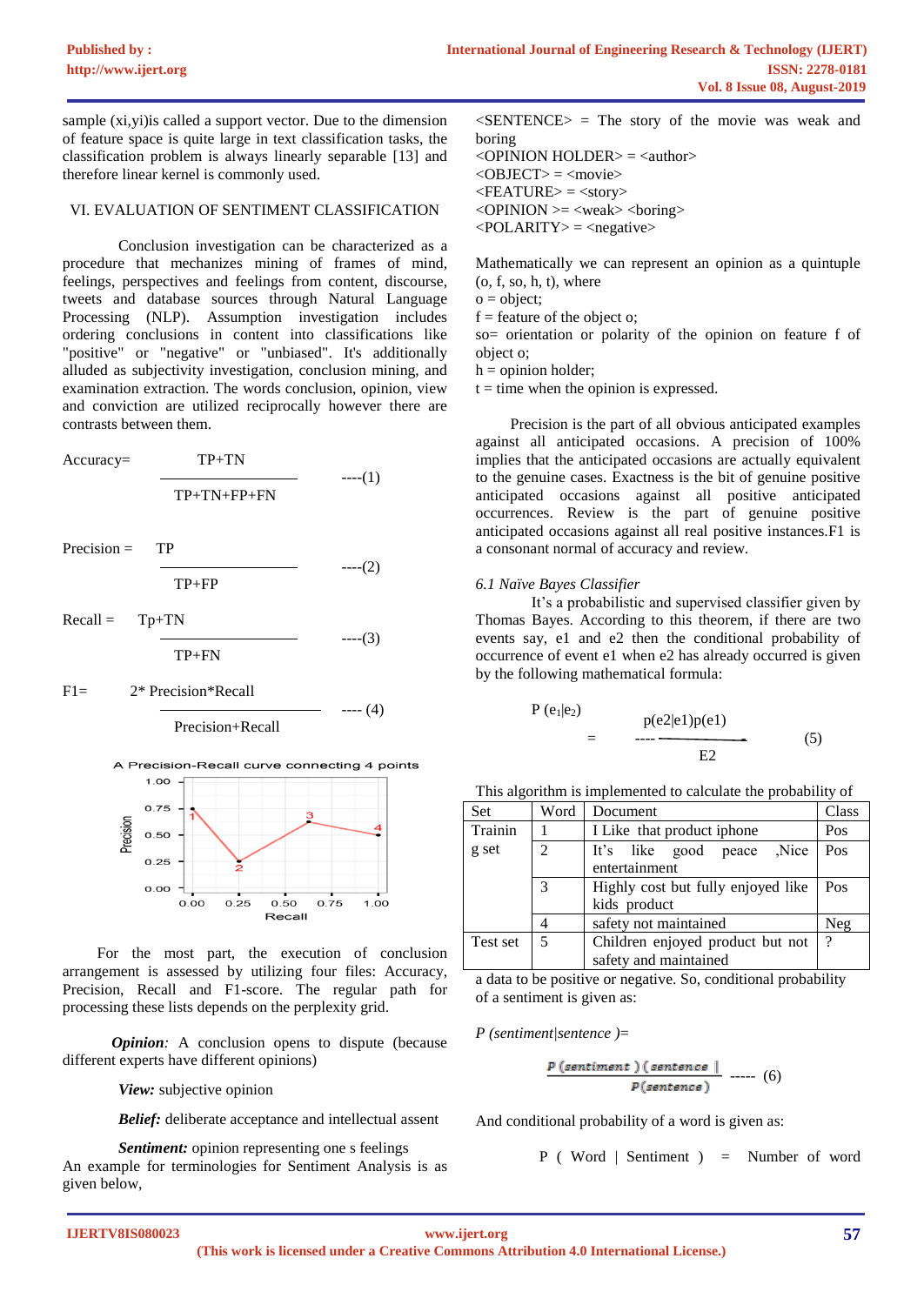occurrence in class+ 1/Number of words belonging to a class + Total no's of Word

#### *Algorithm*

*Step1:* Initialize P(positive)  $\leftarrow$ num – opposition (positive)/ num\_total\_opposition *Step2*: Initialize P(negative)  $\leftarrow$  num – opposition (negative) / num\_total\_oppositon *Step3:* Convert sentences into words for each class of {positive, negative}: for each word in {phrase} P(word | class) < num\_apart (word | class) 1 |num\_cuv (class) +num\_total\_cuvinte  $P$  (class)  $\leftarrow P$  (class) \* P (word | class) Returns max {P(pos), P(neg)}

*Object:* An entity which can be a, person, event, product, organization, or topic.

*Feature:* An attribute (or a part) of the object with respect to which evaluation is made.

*Opinion orientation or polarity:* The orientation of an opinion on a feature f represent whether the opinion is positive, negative or neutral.

*Opinion holder:* The holder of an opinion is the person or organization or an entity that expresses the opinion.

Assumption Analysis is a term that incorporates numerous assignments, for example, feeling extraction, slant grouping, and subjectivity arrangement, rundown of conclusions or assessment spam identification, among others. It plans to investigate individuals' notions, mentalities, conclusions feelings, and so on towards components, for example, items, people, points, associations, and administrations.

Assumption Analysis is a term that incorporates numerous assignments, for example, feeling extraction, slant grouping, and subjectivity arrangement, rundown of conclusions or assessment spam identification, among others. It plans to investigate individuals' notions, mentalities, conclusions feelings, and so on towards components, for example, items, people, points, associations, and administrations.

$$
\gamma(\alpha|\beta) = \frac{\gamma(\alpha) * \gamma(\beta|\alpha)}{\gamma(\beta)} \cdots (7)
$$

Where  $α$ : specifies class,  $β$  Document wants to classify, γ (α|β) and γ (β|α): Posterior probabilities.

The value of class  $\alpha$  might be positive or negative. Document is a review of particular theme, The multidimensional model of Naïve Bayes capture word frequency information in document .The maximum Like hood Estimate (MLE) is simply the relative frequency and corresponds to given the most likely value of each parameter given the training data. The prior probability this estimate is shown in equation 1.

 $γ(α)= NC/n$  ----(8)

```
Where NC: The number of document in a class \alphaN: Total number of documents
```
 $_{\gamma}$  (pos) = 3/4

```
_{\gamma} (neg) = \frac{1}{4}
```
Calculate maximum like hood smoothing Naïve Bayes estimate by using equation 2.A unigram feature marks the presence or absence of a single word within the text .Estimate the conditional probability  $\gamma(\omega|\alpha)$  as the relative frequency of term  $\omega$  in document belonging to class  $\alpha$  including multiple occurrences of a term in a document .

 $γ(like|pos)=(3+1)/(15+21)=(4/36)=1/9$  $γ(safety|pos)=(0+1)/(15+21)=(1/36)=1/36$ 

γ (good|pos)=(1+1)/(15+21)=(2/36) =1/18

γ (like|neg)=(0+1)/(3+21)=(1/24)=1/24

γ (safety|neg)=(1+1)/(3+21)=(2/24)=1/12

γ (good|pos)=(0+1)/(3+21)=(1/24) =1/24

Calculate posteriori probability

| $\gamma$ (pos   d5) = $\frac{3}{4}$ *1/9 * 1/36 * 1/18 * 1/28 = 0.000004592 e-9 |
|---------------------------------------------------------------------------------|
| $\gamma$ (neg   d5) = $\frac{1}{4}$ *1/24 *1/12 *1/24 = 0.00003616e-s9          |
| $\gamma$ (pos $ d5\rangle > \gamma$ (neg $ d5\rangle$ )                         |
| $\gamma$ (pos $(d5)$ ) is maximum means probability of positive words           |

 $\gamma$  (pos  $\vert$  d5) is maximum means probability of positive words in document 5 is maximum so document 5 is positive. The extricating conclusions from web based life information and break down the feelings of the clients on a specific subject and furnish with the translated outcomes valuable for basic leadership. This examination built up a conclusion mining framework to remove sentiments from Twitter information on a specific space and utilizing arrangement techniques, a preparation informational index were worked to enhance the execution of the model and got upgrades in execution when contrasted and the current models. The issue looked amid the extraction of conclusions was in choosing the proportion of intriguing quality or fitting component words, which for the most part influence the understanding of the supposition communicated which impact the basic leadership.

# VII. CONCLUSION

Information mining to gather expansive sum in that information step by step expanding vast information to investigate for prescient information to issuing uses of Enormous Information Examination in amusement park dataset it related with ascertain of Huge Information Arrangement of different procedures and features the greater part of the huge discoveries of positive and negative feelings, which is talked about quickly in Table I. The paper additionally features the greater part of the huge research issues related with the current informational collection utilizing calculation Credulous bayes strategies 0.000004592 e-9 (Positive) It improvement of Enormous Information Investigation in different research points of view.